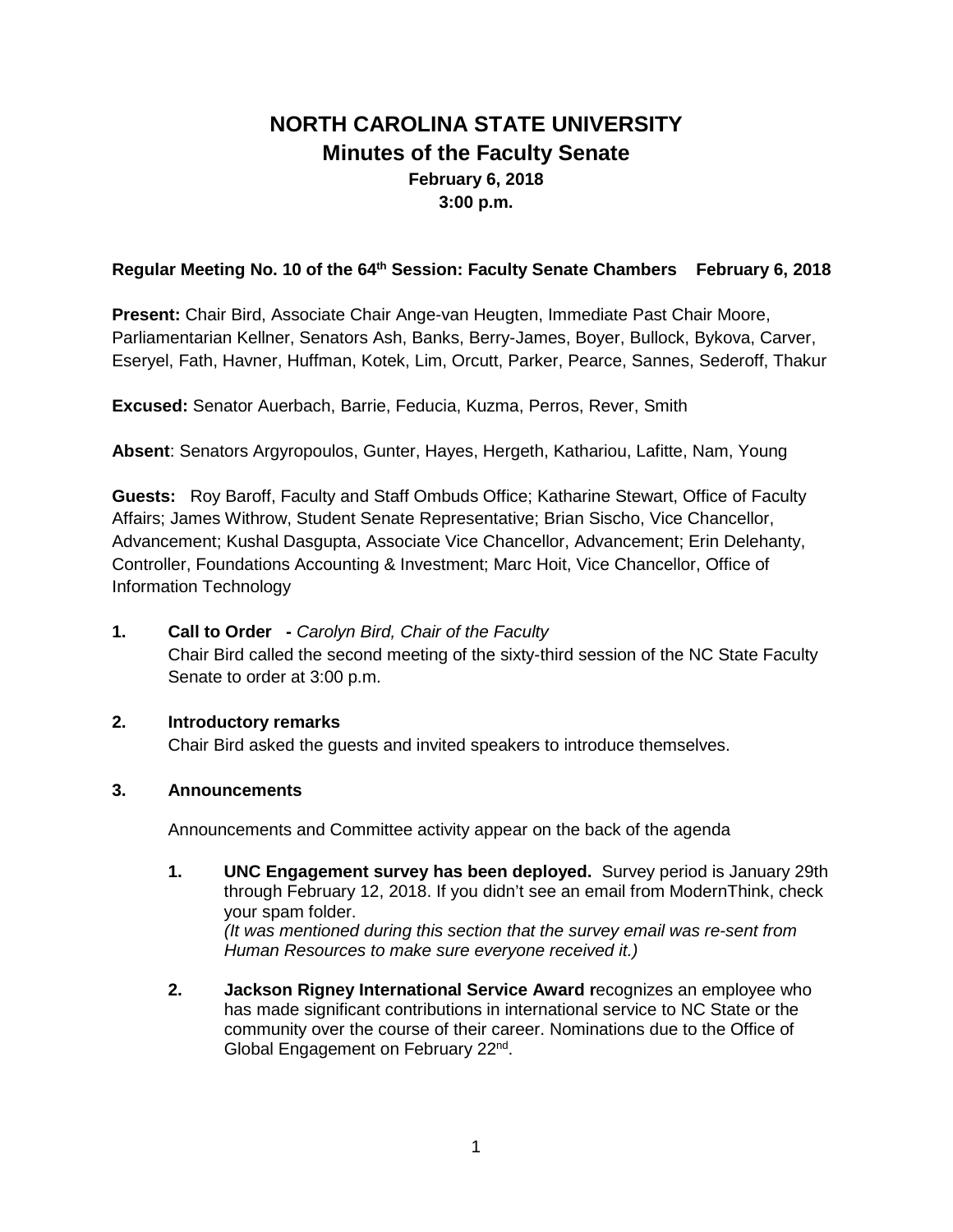- **3. Data Privacy Month** is January 28<sup>th</sup> to February 28<sup>th</sup>. The Office of Information Technology will host several Lunch and Learn events focused on IOS mobile device security, using social media securely and other topics.
- **4. NCSU Ombuds Program Recognition.** Roy Baroff participated in a research project with 10 other universities to examine Ombudsman/Ombudsperson programs at universities. The NCSU program is profiled in this article:

IOA: [https://www.ombudsassociation.org/IOA\\_Main/media/SiteFiles/jioa-ce/JIOA-](https://www.ombudsassociation.org/IOA_Main/media/SiteFiles/jioa-ce/JIOA-2018-1_Ombuds-and-Conflict-Resolution-Specialists_Katz-Sosa-Kovack_PDF.pdf)[2018-1\\_Ombuds-and-Conflict-Resolution-Specialists\\_Katz-Sosa-](https://www.ombudsassociation.org/IOA_Main/media/SiteFiles/jioa-ce/JIOA-2018-1_Ombuds-and-Conflict-Resolution-Specialists_Katz-Sosa-Kovack_PDF.pdf)[Kovack\\_PDF.pdf](https://www.ombudsassociation.org/IOA_Main/media/SiteFiles/jioa-ce/JIOA-2018-1_Ombuds-and-Conflict-Resolution-Specialists_Katz-Sosa-Kovack_PDF.pdf)

**5. NCSU Ombuds Roy Baroff –** Kudos – nominated to serve on the International Ombudsman Association Board of Directors. Our best wishes for election outcomes.

# **4. Approval of the Minutes: Regular Meeting No. 8 of the 64th Session on January 9, 2018 and Regular Meeting No. 9 of the 64th Session on January 23, 2018**

Associate Chair Ange-van Heugten called for a motion to approve the minutes for the 8th meeting of the 64th session of the NC State Faculty Senate. A motion and second were made and the minutes were unanimously approved, with noted corrections.

Associate Chair Ange-van Heugten called for a motion to approve the minutes for the 9th meeting of the 64th session of the NC State Faculty Senate. A motion and second were made and the minutes were unanimously approved, with noted corrections.

**5. Provost's Remarks and Q/A –** *Warrick Arden, Executive Vice Chancellor and Provost* Provost Arden brought greetings to the Faculty Senate.

He stated that he did not have formal remarks today, but would field questions from the Senators.

*Senator Hawkins:* Can you please explain the policy change regarding Non-tenure track faculty who are currently on 2-3 year contracts to a 1-year contract in the College of Sciences?

Provost Arden responded that there has been no change in the policy and added that this is an unsubstantiated rumor. He added that he had a specific discussion with Dean McGahan recently and she commented that during a discussion with a department head, they were overhead speaking about an assessment relevant to this topic. From there, he explained, "It got out that 2 and 3 year contracts were being changed to 1 year contracts. And that is not the case." Provost Arden asked for confirmation from Senator Huffman, who is the Physics department head in the College of Sciences. Provost Arden added that it does not mean this will not be put on the table to discuss as a long-term strategy,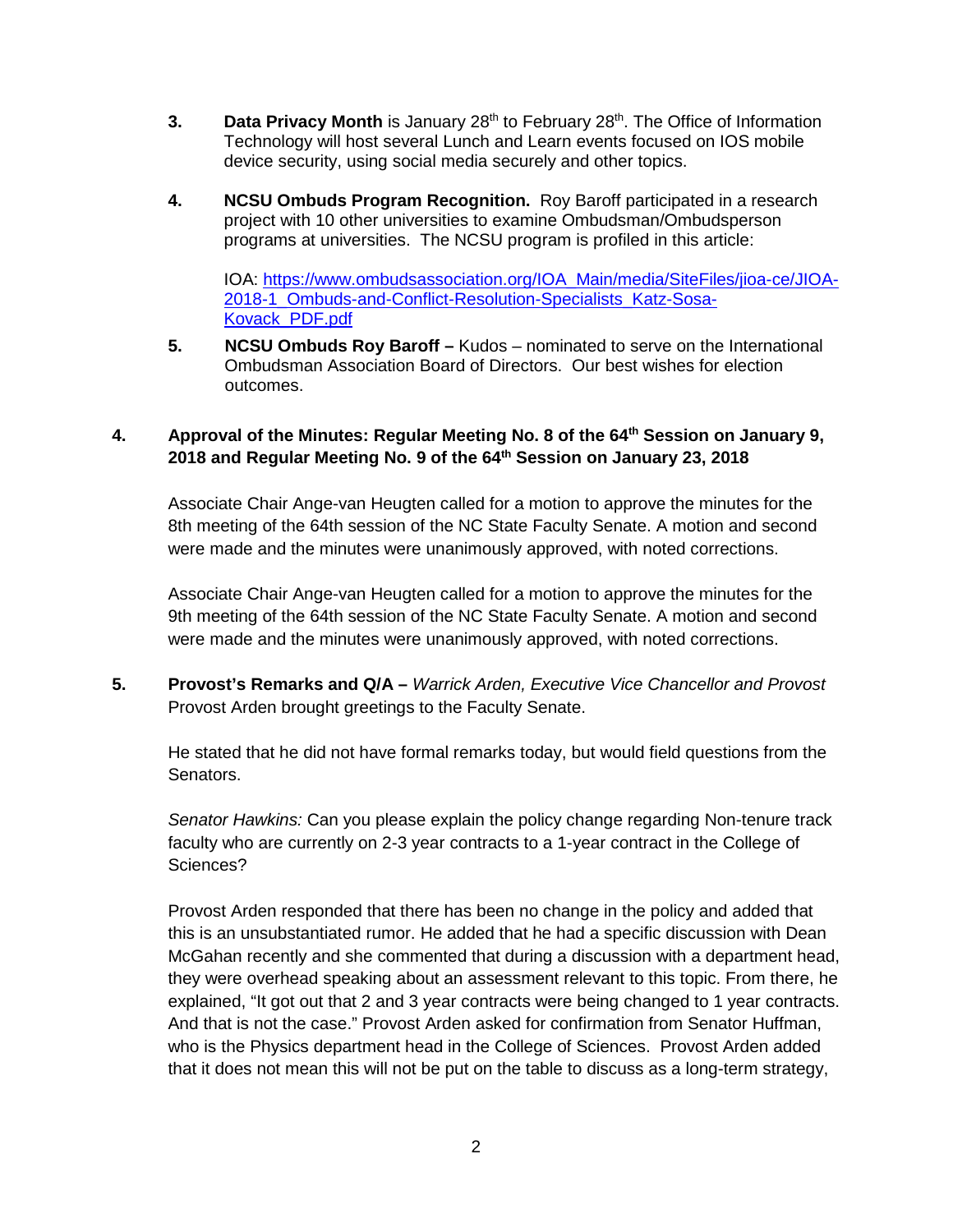but there has been absolutely no decision to change 2 to 3 year NNT contracts to 1-year contracts.

*Senator Hawkins:* What about changing three year to two-year contracts?

Provost Arden responded that no, there have been no decisions made about that – no across the board decisions for the College of Sciences.

*Senator Sederoff:* What is your reading on the results of the BOG meeting? The Chancellor was worried about presenting the University position and expenditures on diversity.

Provost Arden responded that he was at the meeting and the Chancellor was asked to make some comments, along with the Chancellor from NC A&T, and they both had a good discussion. He added that it is difficult for him to know how it is going to go, but the Board voted to accept the report. Provost Arden stated that you have to remember that this was a legislative request that we developed such a report on diversity and equity expenditures and we have done so. He added, "That report will now be sent down to the legislature and they will look at that report. We do not know what they will do from here." Provost Arden stated that it is incumbent upon all of us to continue to make a forceful argument as to why diversity expenditures and diversity programming is important to our institutions and why it is a worthy investment on behalf of the taxpayers to do so. "It comes to the heart of what we do; it comes to faculty and student recruitment and retention; it comes to graduating students who are capable of entering and working and being successful in a global knowledge economy. "There are very practical and pragmatic reasons why you do these things. And if you just want an exercise in what can happen when you don't do them right, look at the University of Missouri, where their freshman enrollment has dropped 35% in the two years since 2015."

Provost Arden added that there are some pretty high stakes here that he hopes our legislators recognize. He stated that it is not just spending money to make us feel good about ourselves; it has to really move the institution forward and continue to produce graduates who are capable of working as part of large, complex, diverse teams.

*Senator Berry James:* I have loved my time in Faculty Senate, and we have had some really important conversations about the campus, the climate, and expectations about the nature of the relationships. NC State has an excellent reputation. Many people say things to me that I just ignore and keep it moving. Yesterday I got a text message from someone that mentioned that there were significant changes in OIED and today someone sent me an email that went out about significant changes in OIED. So I am asking if there have been significant changes in the leadership of OIED.

Provost Arden responded, yes and the emails went out from his office the day before. He announced, "Dr. McCabe-Smith has decided to step down from the leadership after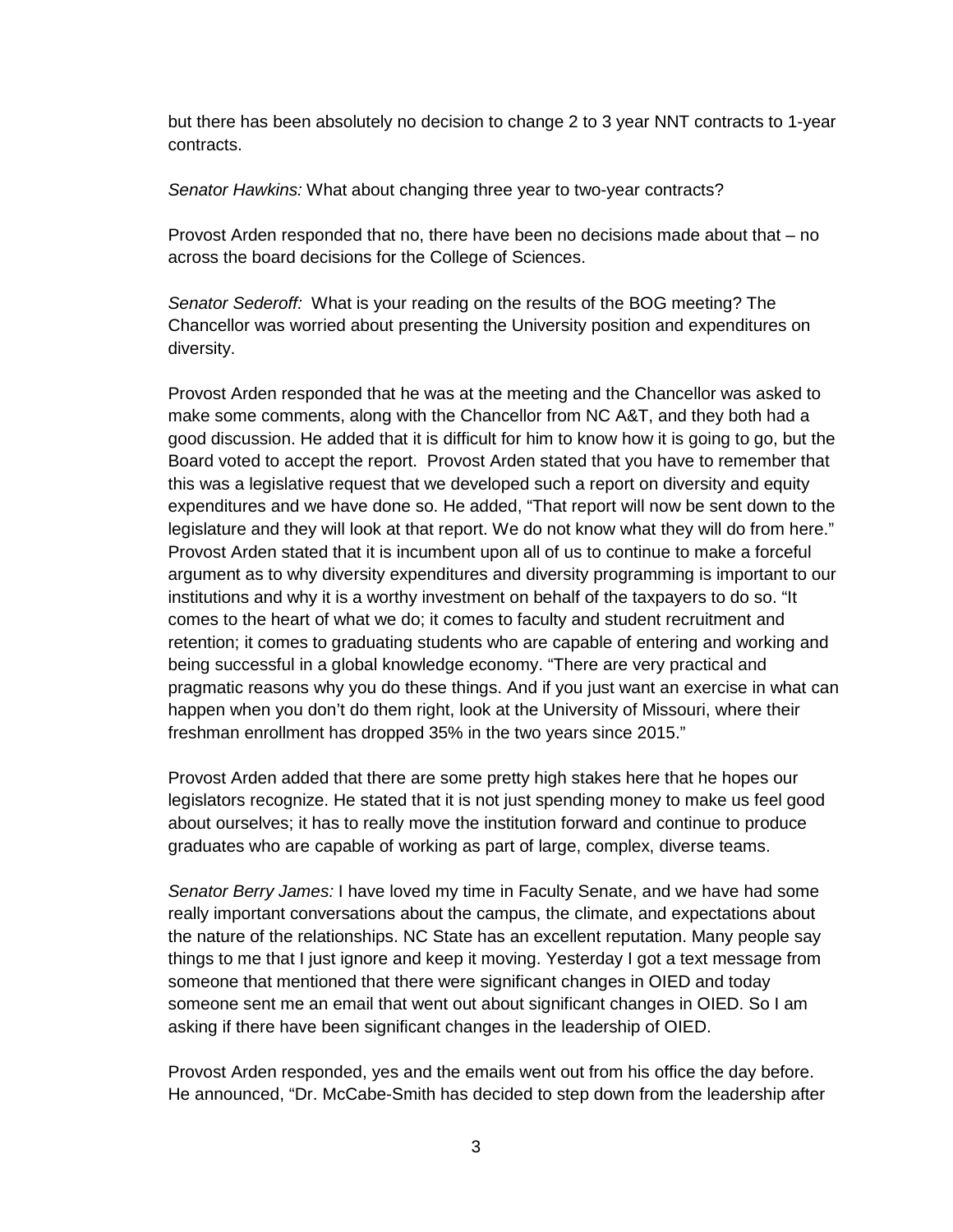18 months. We are absolutely committed to the success of that unit over a protracted period of time. Effective March 1<sup>st</sup>, Sherri Schwab, who is currently the Director of the North Carolina Extension, will be stepping into that position." He stated that Sherri has been on campus for 20 years and has a background in equity, a law degree, and an extensive history in Human Resources. Sherri is currently responsible for managing all 100 extension offices around the state, so she is very experienced.

Provost Arden added, "In the three weeks between then and now, Marie Williams, Associate Vice Chancellor for Human Resources, will be overseeing the day-to-day actions. I will be working very closely with both Marie and Sherri during the transition." Provost Arden stated that changes occur sometimes and transitions occur, but this will give us an opportunity to step back and re-confirm our commitment to both equity and diversity and make sure that we continue to be strong. He added that more than ever, because the spotlight is on both of these issues, as an institution we have to be very strong and manage both of those issues very well.

*Senator Berry-James:* "Even in light of the fact that it is being reported that Traci Ray is leaving, Marcia Gumpertz has gone back to Faculty, Gary Morgan has left and joined another institution, Lisa Pearson as well."

Provost Arden responded that yes, there has been lots of turnover, which is concerning and is one of the reasons why he wants to be very involved in looking at the long-term staffing and structure and making sure we have the appropriate staffing where it is necessary. He added, "Yes, it is a critical issue for us." Provost Arden pointed out that our data shows that NC State has more diversity and inclusion expenditures than any other University in the system. He added that Chapel Hill has more personnel in their central units and less out in the colleges, and we have a lot more people out in the colleges and units and less people centrally. He added that we will need to rethink the balance and how we will move forward.

Provost Arden added that the University is hesitant until we know where the Legislature and the Board of Governors are going with long-term funding and what that will look like. "This is an extremely high priority. The Chancellor and I talk about it almost every week. I am hopeful that we can move forward and be stronger."

*Senator Berry-James:* Are there ways that you can tap into the African American community, especially into faculty who might be thinking about questioning NC State's commitment to diversity in very meaningful and practical way?

Provost Arden responded absolutely, through the University Diversity Advisory Committee to the African American Coordinating Committee, through the Chancellor's African American Community Advisory Committee, there are multiple realms where faculty can be involved and give us input. He added that he is absolutely open to that input.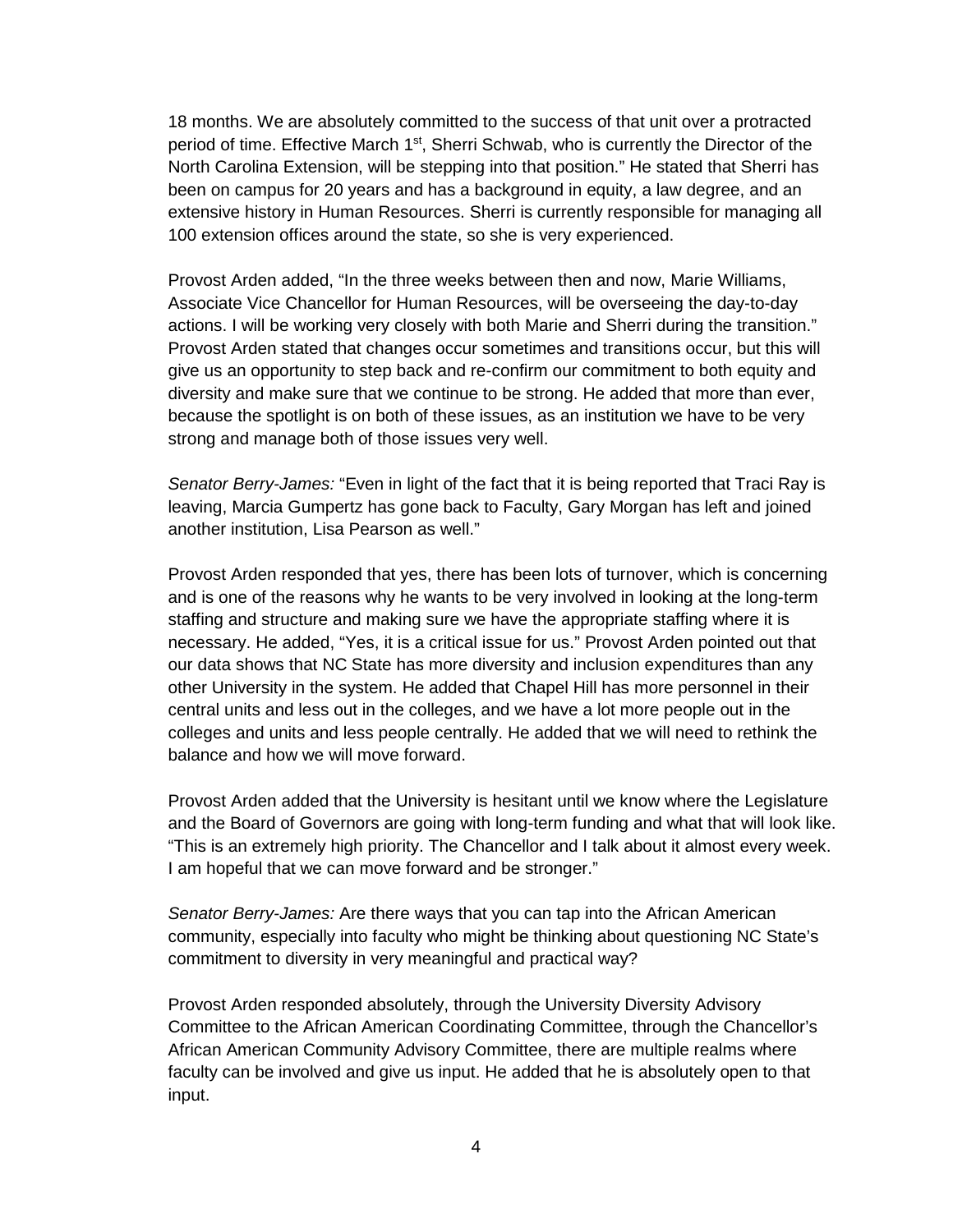*Senator Lim:* The impression is that the Legislature is going to roll back the diversity gains in the University system.

Provost Arden responded that he would not peg that onto them. "Once again, I don't know. I don't know that their objective is to roll back on gains in diversity, and we have made significant gains in diversity across the University." He added that he thinks their prism is always state-appropriated expenditures, in particular, taxpayer expenditures. He stated that he thinks they Legislature is asking the question "are we getting the bang for the buck out of this, or are there other means and ways of funding this and doing this. He added that he would give them the benefit of the doubt that this is their objective. "I think our goal is to convince them that indeed these are valid and justified expenditures for the taxpayer." He stated that as a taxpayer, if he sends his children to a University and they do not graduate with a decent understanding of diversity, inclusion and working in a multicultural environment, they are being hampered regarding job security and evolution for the remainder of their careers. He added that as a taxpayer, he wants his children to have those skills, and they should have those skills. "These are critical skill sets for the people that are being hired in most any organization." It is our job, he added, to absolutely convince the Legislature that these are good expenditures for taxpayer resources.

*Senator Lim*: I am concerned about why this should even come up in the Legislature. I am worried.

Provost Arden responded that unfortunately, diversity expenditures at Universities have a reputation among the right of being kind of a little bit peripheral to the core of what we do, a little bit of fluff. He added that our job is to convince them that no, on the contrary, it is exactly the core of what we do in preparing our students for their future. We all have to work hard in doing this. He added, "This is not something that is peripheral and soft to the University, this is something that is core to the institution." He stated that this is something for which we have to make significant progress.

*Senator Sederoff:* Our subcommittee received requests from student groups because they felt they did not have enough minority faculty, and we have met with them and discussed their proposal. He added that it appears that students are not aware of anything that the University is doing, particularly your office, on this issue. He added that communication must not be sufficient or they would be more aware of what is being done. Increased communication between students and faculty and administration is much needed.

Provost Arden responded that students, in general, change over every four years and so every four years they parachute into the middle of an issue and think they have discovered it, when actually we have been working on the same issue for 20 years. He added, "Anyone will tell you that the issues surrounding diversity and inclusion, which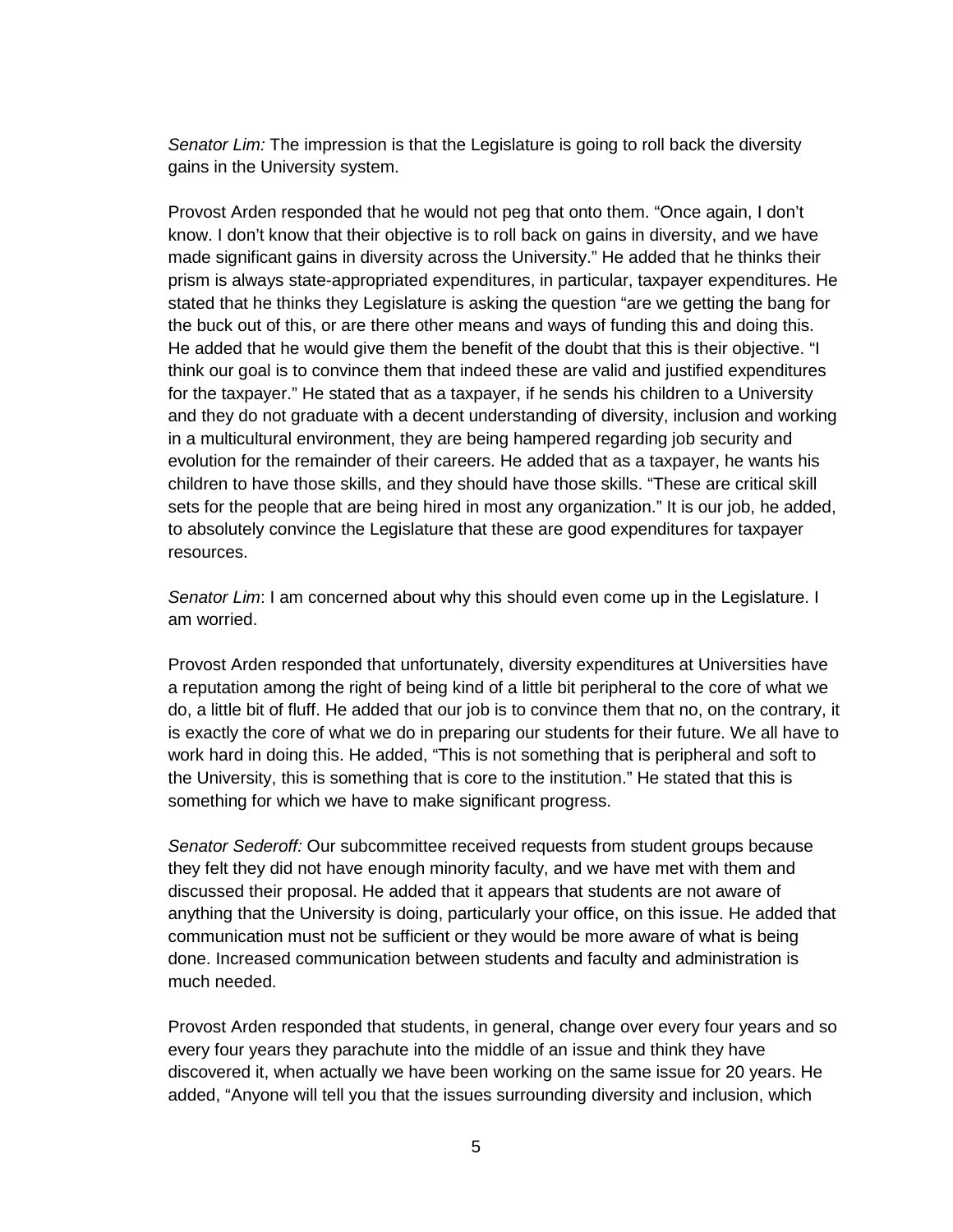are critical issues, are issues you don't shift the needle on massively overnight; you shift them over a period of time." He added that he agrees with the fundamental statement that we need a more diverse faculty body on campus; he agrees with the statement that we need more diversity in administration on campus. "The question is, you're right; I think a lot of the students, which they've only been here for three years, many of these students, or two years or one year, don't see what we did four or five or six or seven years ago." He added that he convened a task force on African American faculty because he was concerned that we were not making enough progress six years ago. In addition, he added, we are still following the recommendations of that faculty, which showed that our issues were more related to retention than recruitment. We have been working on these issues and have made good progress over time – but he would love to see faster progress. Provost Arden stated, "I think ramping up communications is one way, but you're going to have to repeat that on a regular basis over a protracted period of time because you have new faces re-discovering the wheel every two years. He added that with new students coming in and asking probing questions that leads to a great discussion and is what they need to be doing.

*Senator Berry-James:* I am begging the question that we consider making diversity a strategic imperative as we go in the next iteration of the strategic plan. "I could write the story that the Legislature looks into how much money we spend on diversity and then all of a sudden, it appears as though, from the outside, that OIED has been dismantled and that is an indication or a sign that we are scaling back our commitment to diversity." Then when you look at our external documents, to the world, the things that really attract fine faculty to NC State, essentially you do not see the commitment to diversity in the strategic plan, which identifies with the resources that are going to be allocated and the strategies that are going to be addressed.

Provost Arden responded that we had a very long discussion about this back in 2010. "When we were putting the strategic plan together, the question was do we make diversity, inclusion, equity as a stand-alone goal of the strategic plan or do we try to weave it into the other goals?" He added that the decision, right or wrong, was that it was so important to the University it would be woven in among everything we are doing; student success, faculty success, interdisciplinary, etc. He stated that this is the opportunity coming up in 2019 – we have to write the new strategic plan. He added that he was just in a meeting that was talking about this and they will try to have a process that is similar to the last process, which was very inclusive.

Provost Arden stated that we are trying to have a very inclusive process and he cannot tell you the way it is going to evolve, it would not be a surprise, in fact it would be very positive, if it's not a stand-alone item in the strategic plan, then it is way more visible in the strategic plan." He stated that we talk about where we are now and the potential impacts of the state cutting back. "Where we are now is we have more FTEs and more expenditures in diversity and inclusion than any other University in the system, including Chapel Hill." He added that going forward, he does not know what will happen, but he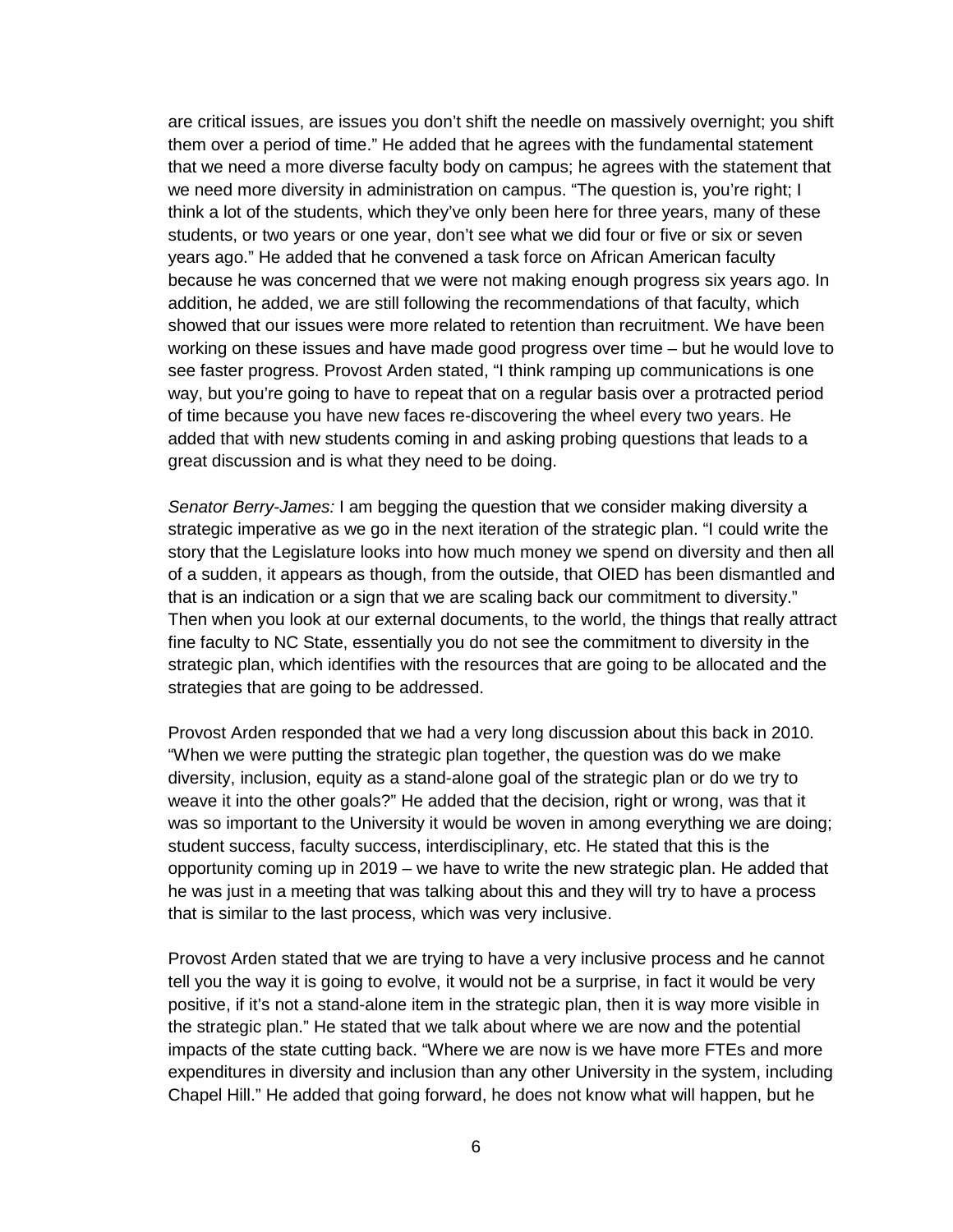stated that if there are cuts in state-appropriated funding, then we are going to have to work hard to figure out how we get the resources together to make sure that we continue the momentum because it is too important to the institution.

*Senator Parker:* We had some HR visitors earlier in the semester. I was wondering where they are with their reconstructive process.

Provost Arden responded that he does not really know since that does not fall under his office. He added that he could find out. He gave kudos to Marie Williams, who brought in consultants and asked them to find out "how can we do better?" Provost Arden continued, "There are some major attitudinal changes that I see, quite frankly, and she is really committed, I believe, to having an HR that sees us as their customers, first and foremost." He added that we have a while to get there.

*Parliamentarian Kellner:* What are the metrics of success for diversity spending beyond personnel and dollars spent?

Provost Arden responded that this is a discussion that he has been having with two of the last three Vice Provosts for Equity and Diversity. He pointed out that one thing that the report revealed is that we need better assessment. "Sometimes we have a tendency, and this isn't because we want to take money from diversity programs and do something else with them, it's a matter of asking the question 'are we getting the bang for the buck' out of the program that we've implemented?" He added that sometimes people get really emotionally involved in program that they started 10 years ago and they can always cite one or two antidotes of success. He stated that the question in his mind is, is that program really effective or could we be getting more 'bang for the buck' in a different program – still within diversity and inclusion. "I think this study did spotlight exactly that – we need better assessment, and that will hopefully allow us to tell our stories."

*Parliamentarian Kellner:* Defining outcomes is very important.

Provost Arden responded that he could not agree more, but there is often a lot of nonnumerical "stuff" there that we've got to figure out how to do a decent quality assessment of. "How do you really assess campus culture? You've heard me talk about this before. Campus culture, to a large degree, is a very local thing; it is not one big homogenous University thing. It builds up to that, but it's often to a large degree what happens in your department, in your individual program." He added that being able to assess those things are a little more difficult than simply measuring the number of people we have that fit into different categories. This is where we need to be headed with assessment.

*6.* **University Development / Advancement -** *Brian Sischo, Vice Chancellor, University Advancement; Jill Tasaico*, *Sr. Director, Foundations Accounting and Investments*

*Background: Foundations play a key role in supporting the University's mission. Of interest are university foundations, what are their functions, how do they work on*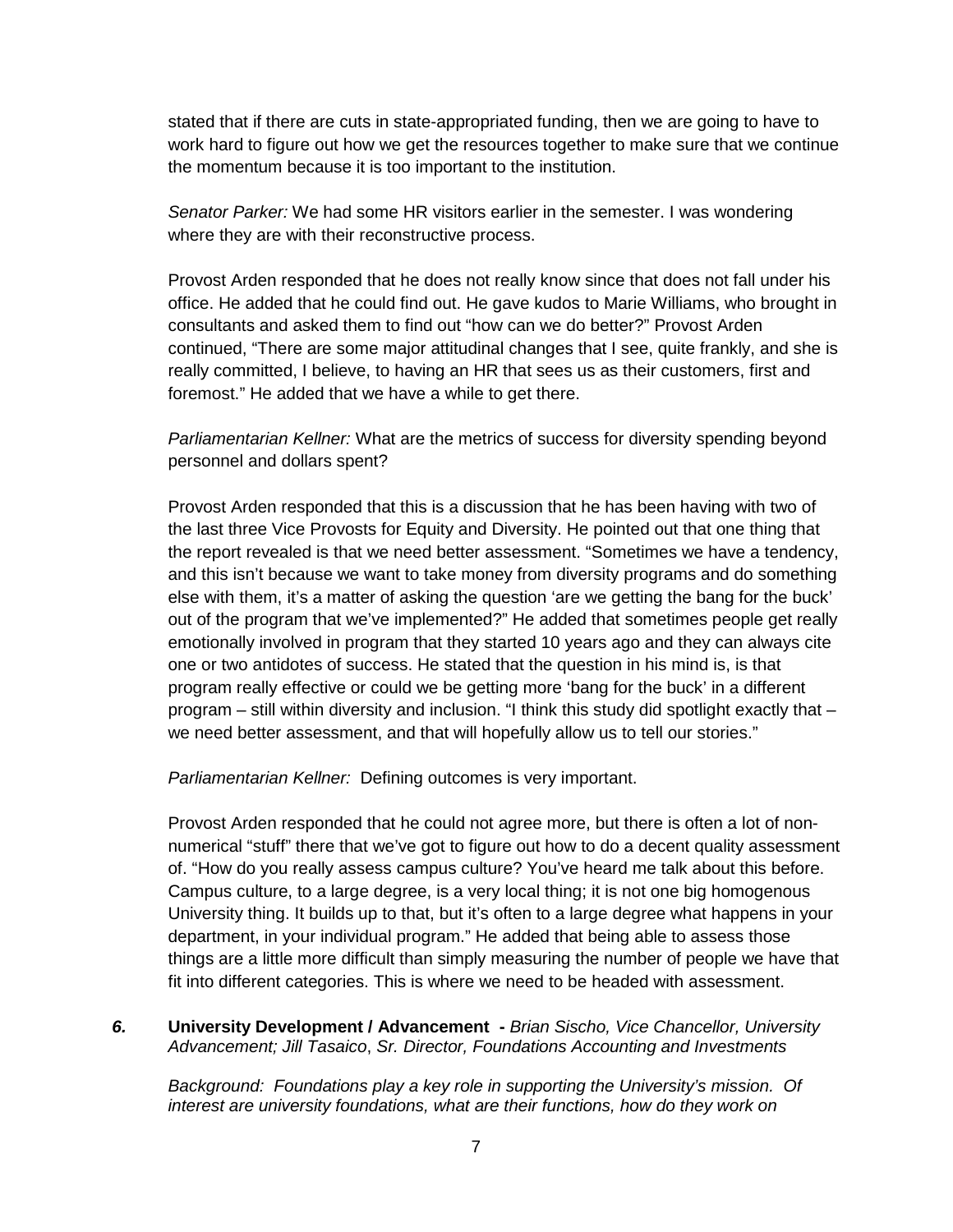#### *campus, and how can faculty connect with NCSU's development functions to advance their work. In light of recent tax reform, how might it affect advancement at NCSU?*

Vice Chancellor Sischo provided introductory information about the University Development team and the different areas in which they work. He then guided the Faculty Senate through the presentation by first giving the Senators a sense of "where we are" in the campaign in a nutshell. "Some of you weren't present to join us on October 28, 2016, which was the time that we announced the public phase of the campaign." He explained that there is a period leading up to the public launch, that he calls "The nucleus phase," during which money is raised at leadership level support typically, the largest gifts come in during this phase. He added that leading up to the public phase of the campaign, 97% of the dollars raised came from 3% of the constituents, which is not atypical in today's marketplace.

VC Sischo stated that the team pressed hard during this phase, with a lot of help from the Deans and from other unit heads across campus to get to the billion dollar mark by the launch of the campaign and we were able to do that, raising \$1.4 billion. "The good news is the momentum hasn't stopped, and your work on an everyday basis provides the enthusiasm and the connection back to so many alumni that love NC State. We do not have an issue of passion or love for this institution, we have a relationship issue." He stated that because we were so well-funded by the state for so long, NC State didn't have to worry about philanthropy and advancement; it has only been in the last 15 years that NC State has gotten serious about this and is now playing 'catch-up.' He added that there isn't a day that goes by that we do not uncover someone else who is an alumnus of NC State, but no one has ever reached out to them.

VC Sischo reported that we are \$1.2 billion toward the \$1.6 billion goal with four years remaining in the campaign, which will run through December 31, 2021. He added that it was only eight years ago when the Chancellor and the Provost took over and collectively were raising about \$80 million per year. "We have averaged now the last four years \$200 million. I dare say that we are just scratching the surface. I think our future is very bright."

#### *Senator Huffman:* What does it mean by "reach back total"?

VC Sischo responded that most Universities, as part of the leadership phase of the campaign, reach back and pull in certain significant gifts that may have occurred during the planning phase. "What we did is we only reached back three years and pulled in only gifts and commitments of \$100,000-plus." This picked up things like the commitment to Poole College of Management and some other gifts of that nature.

*Senator Pearce:* Speaking of Poole, what I recall is the pledge was something like \$37 million. I'm in the College of Management and I've never known how much of that has been accomplished. When I ask, they won't tell me.

VC Sischo responded that you hear a lot about the mega gifts, most often those are the combination of both current cash combined with deferred commitments. So the reality is the deferred piece doesn't happen until the individual has passed away. The real answer here is that the commitment from the Poole's was a combination gift of cash and life income gift that rolls up to that \$37 million. "Some of that money has been received and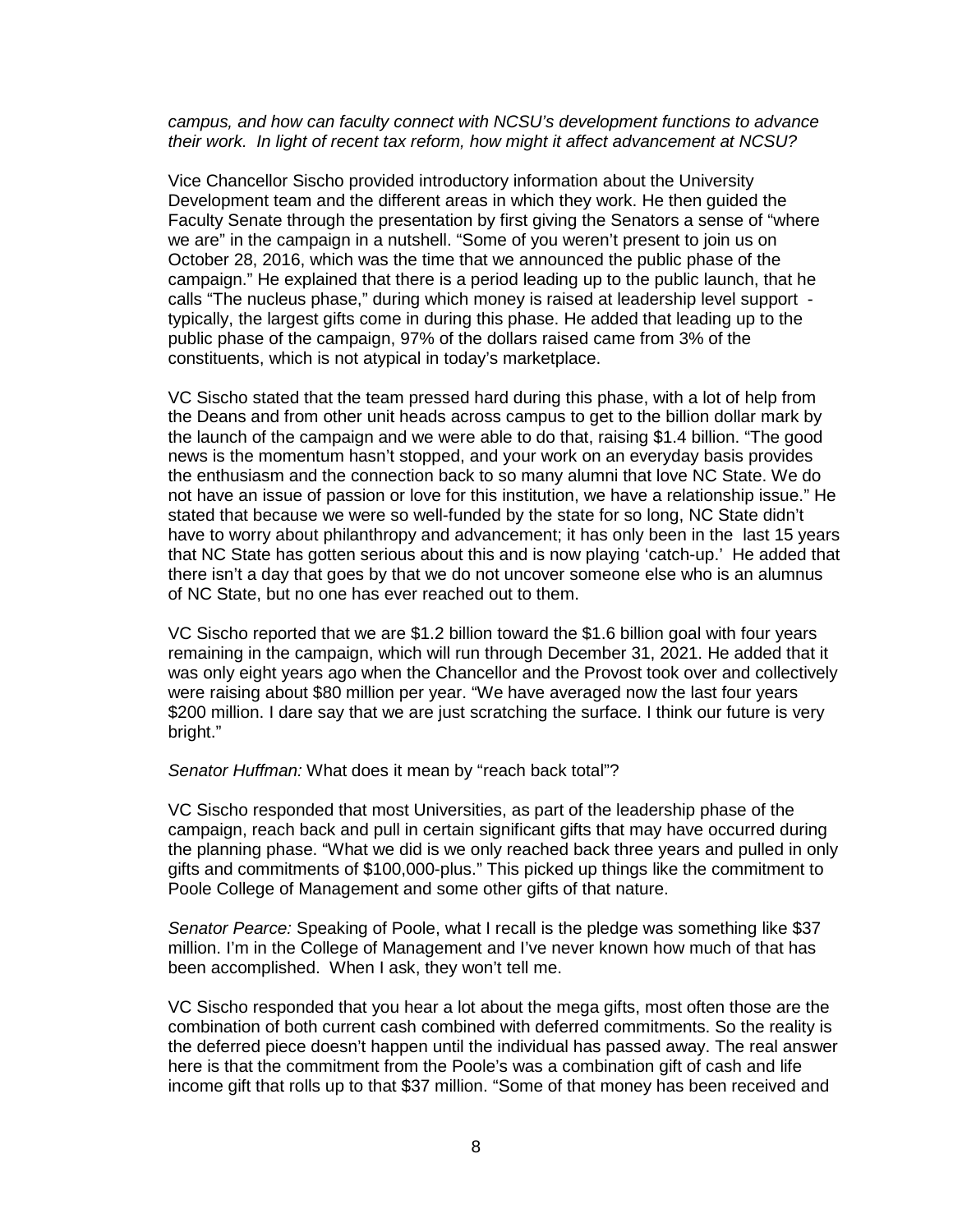is spinning off income for the benefit of the college and some of it will be received in the future."

He added that so far in the campaign, the number of faculty support endowments total 168, 49 of which have been booked in this campaign. "These 49 represent almost \$94 million of new funds in endowment since the start of this campaign." He added that we have had seven faculty support endowments that are generic in terms of their allocation, and we have had 49 new professorships booked in this campaign so far as well, bringing that total amount of 216. "We have been able to grow the number of professorships pretty significantly during this time, and I think this is an area that we will continue to focus on." He added that in this campaign, a total endowment market value increase of about \$200 million just for faculty support. "In a broader sense, if you look at overall endowment, we now have over 2,800 endowment funds." He added that some universities will throw everything into one bucket, which presents the challenge of not being able to steward those individual accounts by donor. "We find it very important, and we sent out 2,807 endowment reports to every donor who has created an endowment fund. In that is not only a breakdown of how their fund has performed, but in the case of a scholarship we not only list the students, but we ask the students for a thank you letter and include that in there." Additionally, he added. "We ask faculty for a report about what you're up to and then report that back to donors who have endowed professorships. So it's an important stewardship piece of the puzzle."

VC Sischo reported that there are \$682 overall campaign endowments in this campaign, so we have basically increased the total by about 25%, and in student support, there are 359 new funds out of a total of 1,778 for almost \$260 million that goes directly to support students. He added that today, our total endowment is \$1.123 billion.

*Senator Orcutt:* I was just curious, what is the basic math you use in terms of the amount of endowment related to amount of income that we generally appropriate?

VC Sischo responded that the University has an endowment spending rate of 4%, based on a 20-quarter rolling average of the market value of the endowment as of June  $30<sup>th</sup>$ . He added that what that means is we are taking five years of the value of the endowment, as of June 30<sup>th</sup>, averaging that and then taking 4% on that. "So in some sense you would think, okay if it's a million dollars today then that's going to pay off \$40,000, but it may have been 850 three years ago when it was established." So generally it doesn't roll up to the full 4% but in some sense it's a conservative approach to ensuring long-term protection of the endowment to not spend at that level."

*Senator Sederoff*: When you selected the target number of \$1.6, why did you select that number and what is the money, the increase in funds, going to be used for?

VC Sischo responded that the establishment of a goal is the combination of some analytics, working with every Dean and every college and every unit to arrive at what would be a representative goal for that unit, in addition to what we thought we would have as a target for the central functions, and we roll that up. He added that they also tested this figure with some of their donor base as part of a fundraising feasibility study. "While there is no magic in that number, I think we arrived at that in consultation with our campaign committee, to determine whether that was both a reasonable and stretch goal for NC State." He stated that they will continue to evaluate that as they go ahead. "There is some reason to believe that an increase in that goal might be warranted. I think there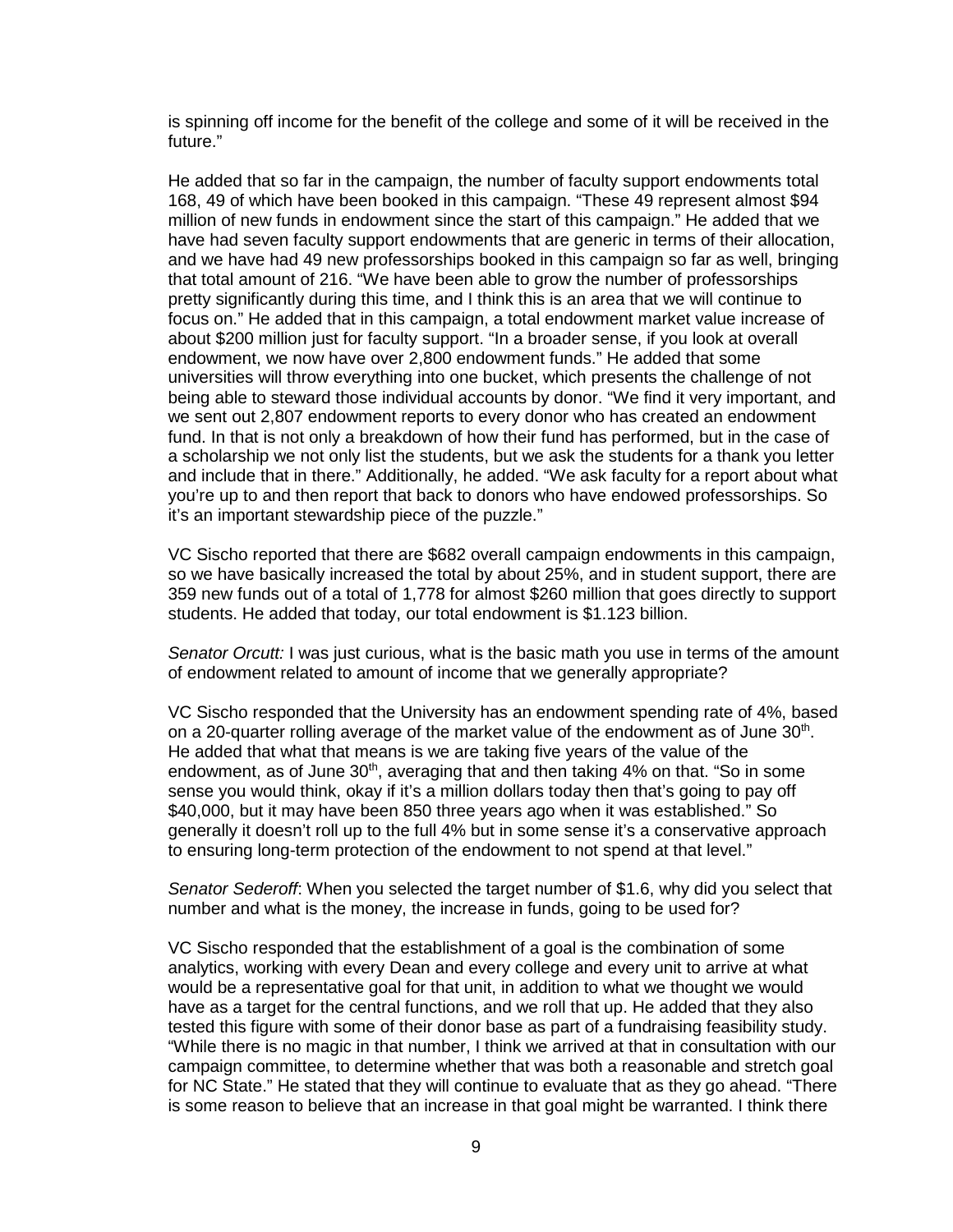are a lot of factors to be considered, the least of which is the potential for a market correction and the impact that would have on the donors." He added that the change in tax reform could have a significant impact, as well as other factors. VC Sischo continued by stating that what it's for is a roll-up of all things that are important to the University, which is the easiest way to put this. "At the high level, it's about faculty, it's about students, it's about important building projects like the plant sciences initiative, like the Engineering Oval project, it's about research and relationships with corporations, it's about centers and programs, and it's also about unrestricted support and operational support." The bottom line, he added, is that this is a comprehensive campaign, so every gift counts in total.

*Senator Sederoff*: Is it easier to have one specific target?

VC Sischo responded "No". "What this is about is being donor-centric."

*Senator Parker*: You said it was a fairly conservative strategy, but you said you used a 20-month rolling average and it's 4% of the month's value, right?

VC Sischo responded 20 quarters.

*Senator Parker:* My question is why are you using of the total fund's value as opposed to, say, 25% of the growth of the fund. Because it's the same way as me looking at myself and saying, "I'm going to increase my spending, but I'm going to use my net worth as my metric instead of what my pay raise was." That doesn't seem as conservative as it might have been. You are using the whole value of the fund instead of the growth of the fund.

VC Sischo responded that the growth is the endowment's combination of new gifts and investment performance, so last year we had a 12% investment performance increase, but we also added an additional \$50 million of new funds to the endowment. He added that it is that kind of combination that helps it grow over time. "Part of it comes down to this balance of having funds available to spend for the purpose intended versus managing for the ultimate long term."

*Senator Parker:* What was your logic in setting up …

VC Sischo responded that he had nothing to do with it. "Ultimately, the Board of Trustees approves the spending rate, but I would say it's pretty consistent with most Universities." He added that maybe the only thing that is different is that where we have a 20-quarter rolling average, there's a number of universities that would have as little as a 3-year versus a 5-year, which maybe allows you to take better advantage of the highs. He stated that the other thing to keep in mind is if you have an endowment fund that goes under water, which is one of the risks that we take. If the fund goes underwater as the market declines and if underwater, no spending is allowed from that fund so you have students who are being funded by those scholarships and faculty being funded – and now there's not a source of funds. That creates big headaches.

*Senator Pearce:* I thought that the way things were was suppose that somebody donates \$1 million, giving \$200k each year for five years. I thought that the recipient did not get any return until the endowment was completed and that the returns received during the 5 years was used to offset other losses.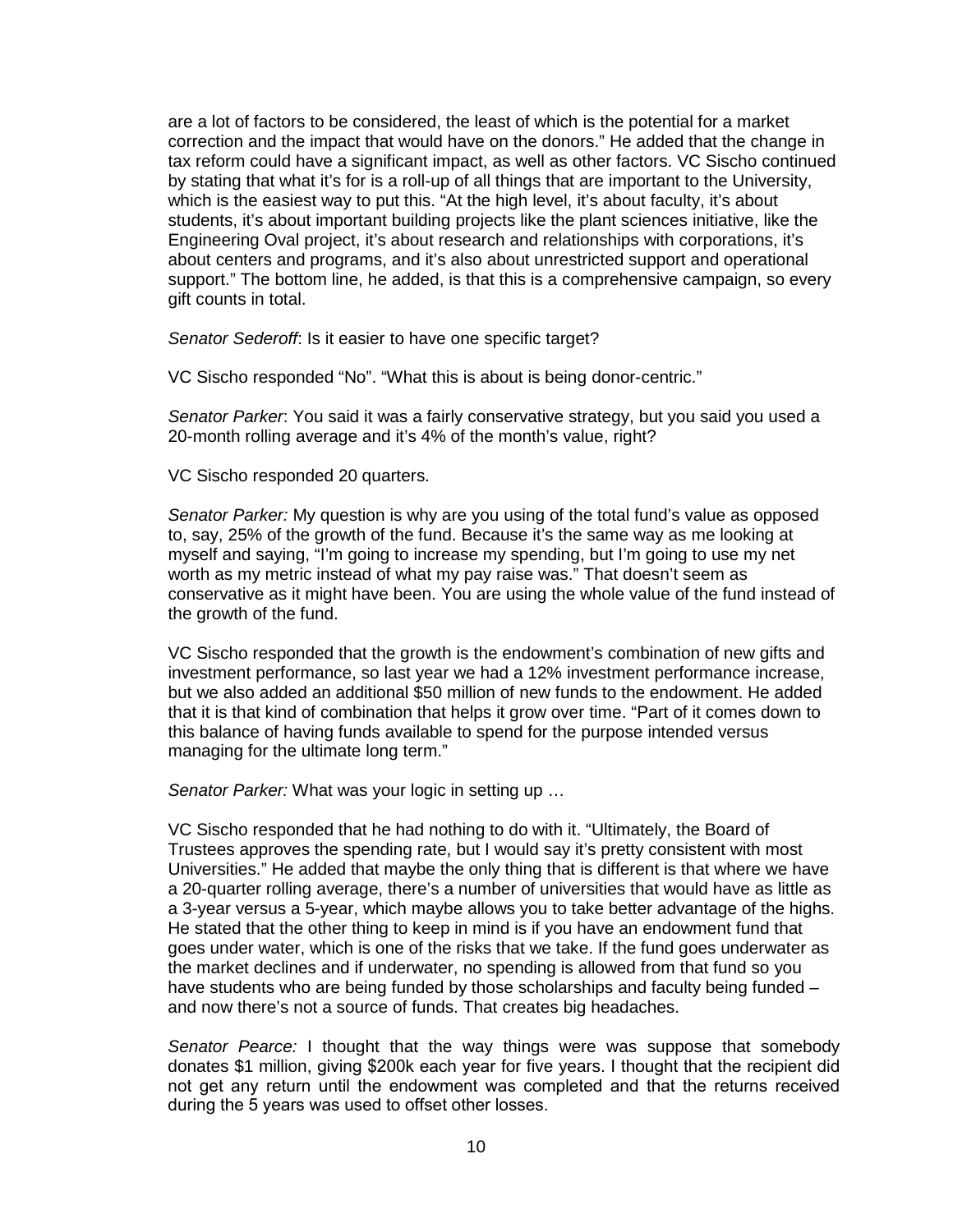VC Sischo responded that the thing to understand is when an endowment is made, there typically is a gap of time during which we hope to have earnings of reserves that can then spend out. "The only time that it would be delayed for that period of time is if it is below the minimum that is required." He added that if you're giving \$1 million a year, that will begin earning reserves and would pay out in the subsequent fiscal year. "There should be no situation where it's waited five years to pay out."

*Senator Pearce:* In my experience … (several speaking at once)

Erin Delehanty responded that with Professorships, you do have to wait to spend until you receive the match.

*Unidentified speaker*: That is not true at other universities.

Kushal Dasgupta responded that we are working on that. "That is more of a state statute interpretation of spending, but the money is accumulated in spending reserves so really once the match arrives, then the accumulation is available for spending." In that five year period, he added, the accumulation is plugged in a spending reserve, but we are not allowed to spend it, based on state regulations.

*Senator Pearce:* So that means that at the end of the five years, you have more than \$1 million.

Kushal Dasgupta responded yes, if the market stays high all five years, overall.

*Senator Bykova:* So you told us that there are targets who are "donor dreams." So basically, a donor wants to spend money for something special. With this endowment money, who decides on how you decide where it goes? I am from CHASS, and we don't have endowment professorships. It seems like the majority of the endowments goes to one, two or three colleges and that's it. How are we doing that? Who decides?

VC Sischo responded that the donor dictates where that ultimate professorship gets established, and it is through a conversation with development staff. "We have development officers in every college, in every unit, and that's the kind of thing we want to encourage today – is to work through those folks." Their job is to work with donors to raise money for the college. He added that we also have centrally-based staff who work in concert with those folks. However, he stated, it ultimately comes down to the donor who says I would like to make a gift to this entity.

*Senator Bykova:* Recently the Department of Philosophy got a gift of \$7 million, which is unbelievable. What you are saying is that basically it goes to specific colleges, right?

VC Sischo responded yes, or to Athletics or the Library. The donors tell us. "That is our job is to find out what are you most passionate about. The mistake that is often made is to assume that just because you graduated from College X, that's where your passion lies. He added that his job is to really find out what you're most connected to at NC State and then to leverage that. "I know that if I connect you to what you're most passionate about, you're going to give more money."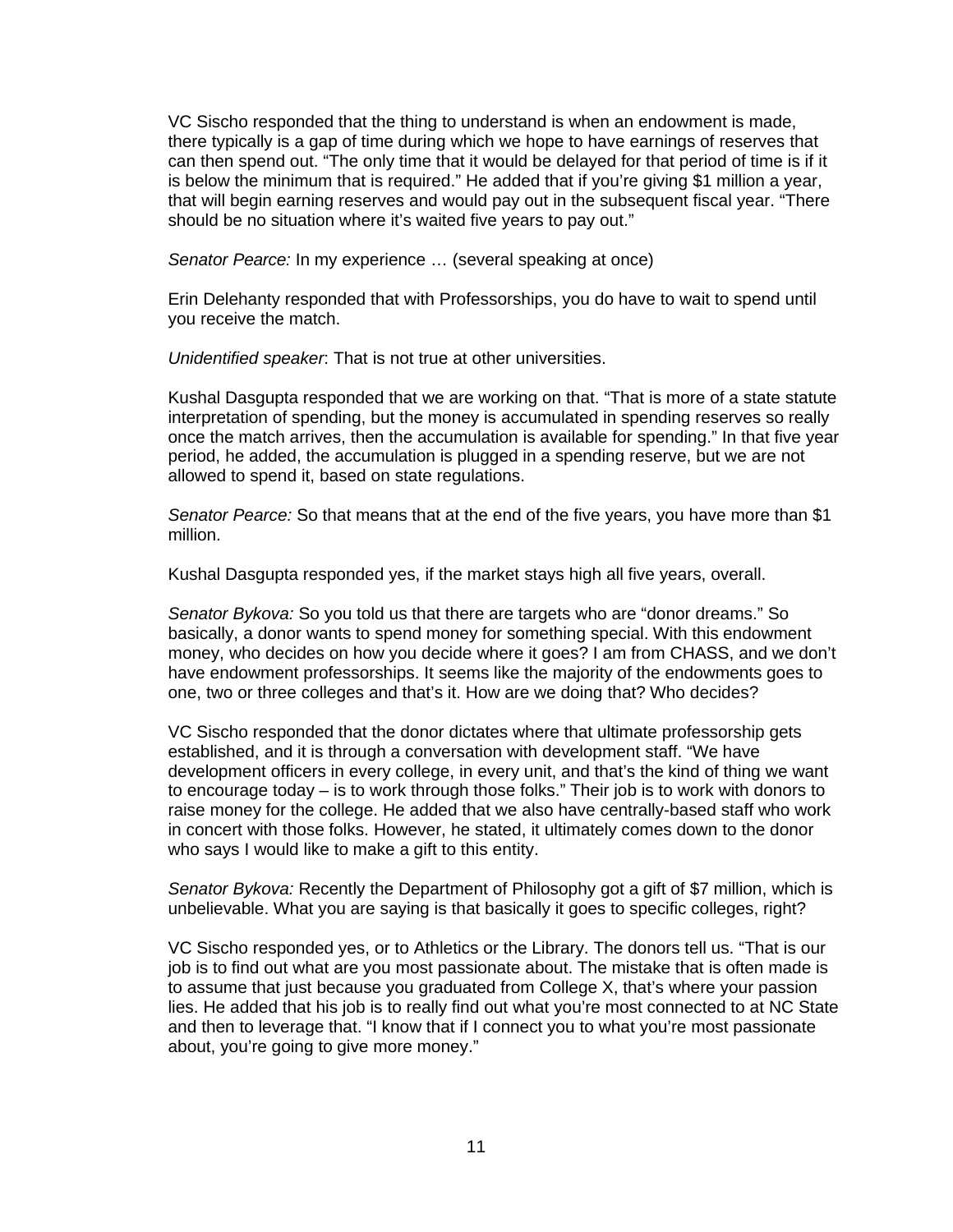*Senator Huffman:* So outside the normal things like scholarships or athletics, suppose I had an astrophysics group that wants to buy into a telescope for \$1 million a year, how would they get the information to you guys to be able to market that to donors?

VC Sischo responded that Brock Matthews would be the person to speak with and if I were Brock I would say that I don't need a 35-page dissertation; give me a 2-page executive summary of what this is, how it's going to change the world, some sense of what it's going to cost, and then who are the entities who might be interested in supporting that. Part of it would be who are the entities interested and then let's go talk to them. He added that the challenge is that the 95/5 rule – who are the five or ten people that would care enough to provide 95% of those funds. If you can identify those people, you can at least have an initial conversation to determine whether it's something they would be willing to receive a proposal on or not.

*Senator Bullock:* I have a question and a comment about the statement that donors dictate where the contributions can go. In my experience, I have found that that is only accurate when it is aligned with a pre-determined possibility. For example, if I decided and noticed that there is an under-representation of African American students at NC State, I cannot establish a scholarship for an African American student.

Kushal Dasgupta responded that race is a protected class under Federal Law, but there are ways in accomplishing that goal with specific scholarship clause around minority participation. "That is how we are bringing to donors the prospect of supporting African American students or minority students." So, he added, part of this is – although we do not mention race – we mention interests that align with the donor interests in supporting that minority.

*Senator Bullock:* But you couldn't guarantee me that my money would go to an African American student.

Kushal Dasgupta responded that by law, you cannot.

*Senator Bullock:* That's my point. You cannot.

Kushal Dasgupta responded that you can accomplish that goal.

*Senator Bullock:* You may accomplish it, depending. But again, I cannot establish a scholarship here for an African American student. I cannot designate in terms of your comment about determining – I do not get to determine that. I can say that this is where I would like my money to go but you can say here are the possibilities that might help you to achieve your goal, but you cannot guarantee me that the scholarship would go to an African American.

Kushal Dasgupta responded, "What we try to do is first understand what is your motivation to give back to the institution."

*Senator Bullock:* And I just said it's to help an African American student because they are under-represented, and giving a student a scholarship increases the likelihood that they will accept your admissions offer and intent.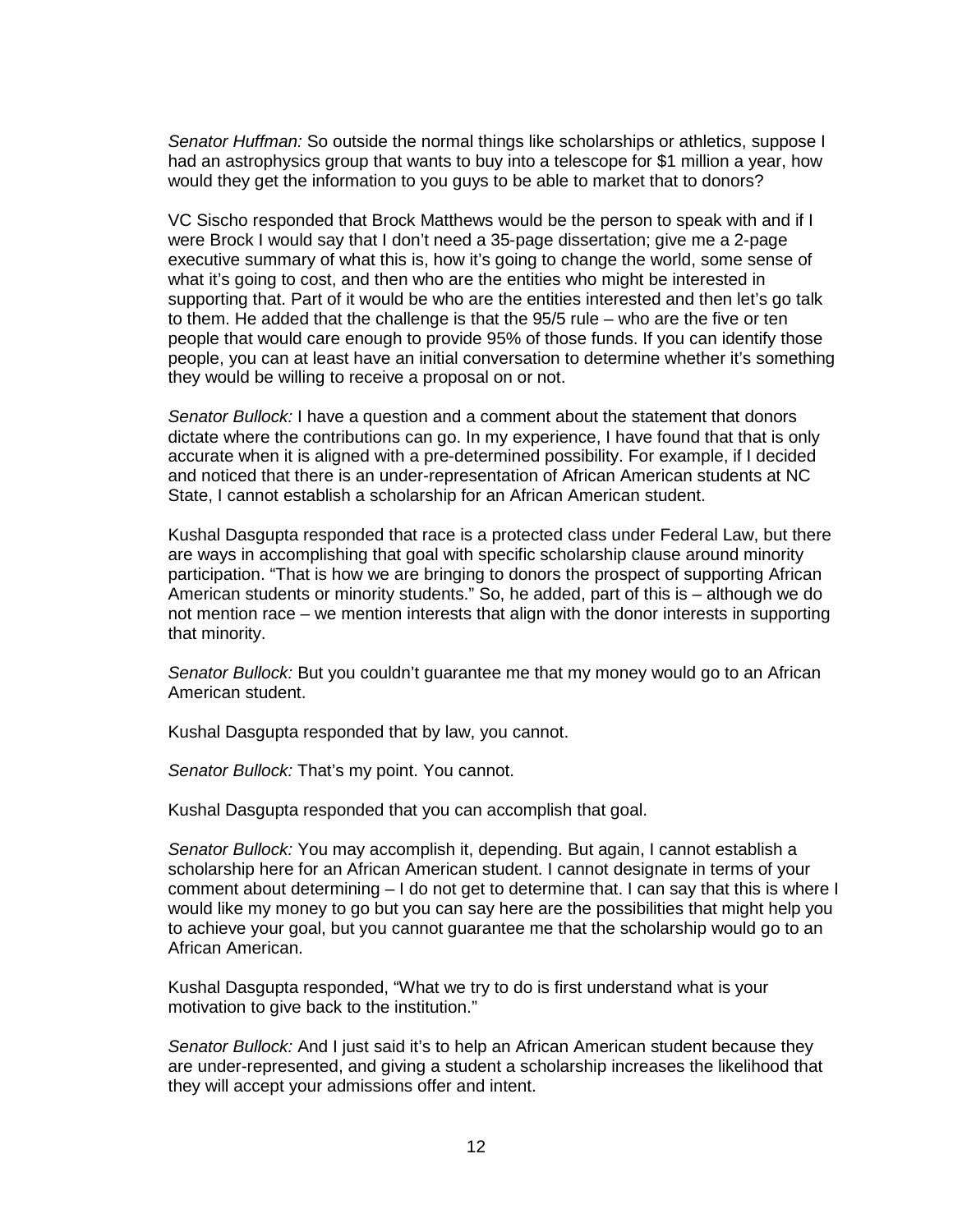Kushal Dasgupta responded, "The way we would do that is we have standard language around under-represented groups on campus and make that the first preference that the scholarship would look at in terms of awarding those scholarships. The other part of this is there's a tax law that we have to be careful about because once the donor makes the scholarship gift to the institution and they get a tax deduction, the asset belongs to the institution. We want to try to follow the donor's intent as closely as possible, and in this case what we do is we have very specific language and we look at the outcomes. Part of this is we report back the outcomes to the donors to show who got the scholarship awards. So while they may not be able to pick a student, we try to align it with the underrepresented minorities language that the donor has established. That is the closest we can come.

*Senator Bullock:* It really isn't whatever the preference may be, and you haven't confirmed directly that my statement is accurate – that I cannot establish a scholarship. I am not saying that's good, bad, etc. It's not value-laden; I am just making a statement that is a fact. I cannot come to your office and say I want to give the money to an African-American student. It's sort of like the flagpole – you can say you want a flagpole and can say you want your money to only go to the flagpole, but you cannot guarantee a donor that you will select an African American student.

Kushal Dasgupta responded that similarly, we cannot select a female student by law.

*Senator Bullock:* I get that.

Kushal Dasgupta responded that is part of the state laws that we have to follow.

Provost Arden responded that the fundamental answer here is that they do their very best to follow the intent of the donor, within the limits of the law.

*Senator Bullock:* But I think there's a lot of misunderstanding out in the universe about being able to give scholarships to underrepresented students or being able to establish them.

Provost Arden responded that there is more flexibility behind the scenes that you realize, but they have to follow the law.

*Senator Sederoff:* There is a two-edged sword. You have to be very careful because this opens the possibility for someone to exclude African American students.

*Senator Bullock:* I am not advocating for doing it but I do know there's a lot of misconception about it and then we often hear "well, at Chapel Hill they have scholarships designated for African American students," and on this campus people get really confused and say "why can't we do that here at NC State?" I am not advocating for it or saying that it should be the case, I'm simply saying that people misunderstand when they hear statements like "the donors drive …" Yes, the donors can drive it if it is aligned with a predetermined set of possibilities and oftentimes, maybe other faculty don't hear this but for faculty members who look like me, students will ask them why aren't there scholarships for African American students. So there isn't information out there letting donors and students know that you cannot designate, based on these protected variables, factors, etc. There's not really clear information out there saying this is not a possibility at NC State or UNC or any of the colleges and that we are not alone having to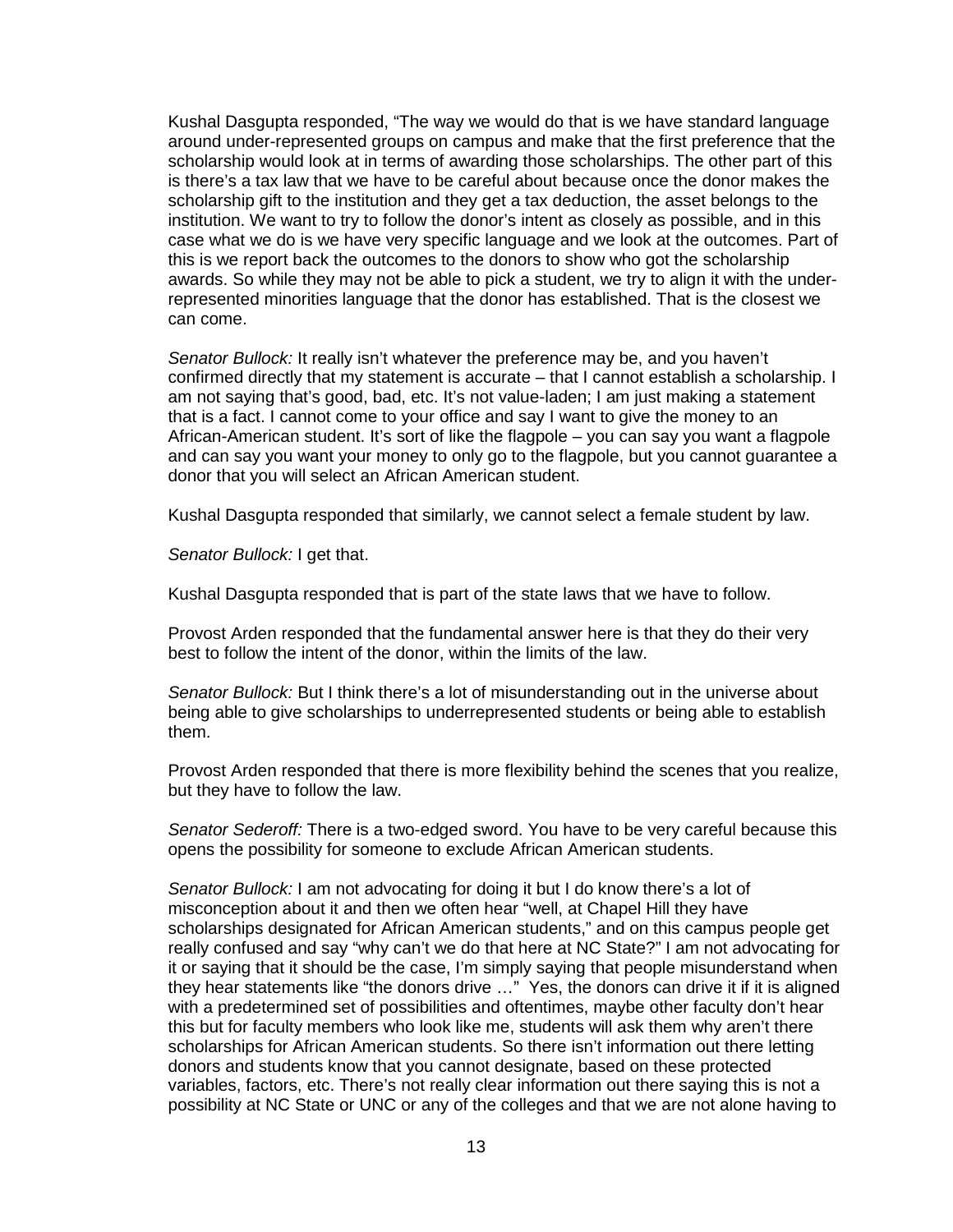follow the rules that you cannot do this for protected classes. We should at least let people know that you actually can't do that because of legislation.

*Senator Sederoff:* "There is a way to do it. And that is to develop a category for (inaudible) where you define the award for low socio-economic status for families with no one who has been to college before, which automatically will give preference to…" (several speaking at once)

*Unidentified:* It's not exclusive.

*Senator Bullock:* "So you're saying, Ron, I want to make sure I'm understanding this, if you had a scholarship designated for a low income, first generation and (Inaudible) that would guarantee that my money would go to African American?"

*Senator Sederoff:* "It wouldn't guarantee it but it would disproportionately favor some populations that are under-represented (inaudible)"

Kushal Dasgupta responded that there is standard language that we work with legal affairs to accomplish more minority representation across the board. And to Ron's point, I think we can advertise that more globally and in our constituent base to make it clear how that works so that there is clear alignment of the donor's intent and how NC State is able to follow the donor's intent - to your point, communicating within our constituencies how that alignment can happen with the donor's intent and the outcome that is more scholarships for African American students at NC State."

*Senator Berry-James:* Along the same lines, I think it is important for us to talk about the way we establish giving circles for certain groups of people. "For example, I am an alum of Rutgers University and we established a diversity fund. We send money routinely to that diversity fund that benefits doctoral students who are diverse by gender or race/ethnicity, underrepresented students. Then in December, I established a scholarship fund and it is really specific – it is for doctoral students who are interested in performance measurement. So I send my checks there and other people who are a part of my unofficial giving circle. Maybe the University doesn't like that I created a giving circle, but they also send their checks there too so there's already been an amount of money amassed for people who are interested in public administration, specifically for performance measurement." She added that there are ways to create unofficial giving circles that really highlight the great work around diversity that we do at the institution, but also provide support for students whether they be a diverse student or students who are interested in performance measures.

VC Sischo responded absolutely. He added that this is where the power of social media, and crowdfunding, where technology has brought people closer around common interests. "We are seeing that all the time."

*Senator Parker:* Two things: "I don't agree with Ron." And are you allowed to use geographic location; specifically congressional voting districts as a criteria?

Kushal Dasgupta responded yes, we have that. (Several talking at once)

VC Sischo responded that yes, we have donors who support scholarships for kids from a five-county region in North Carolina in hopes that the extra money will entice some of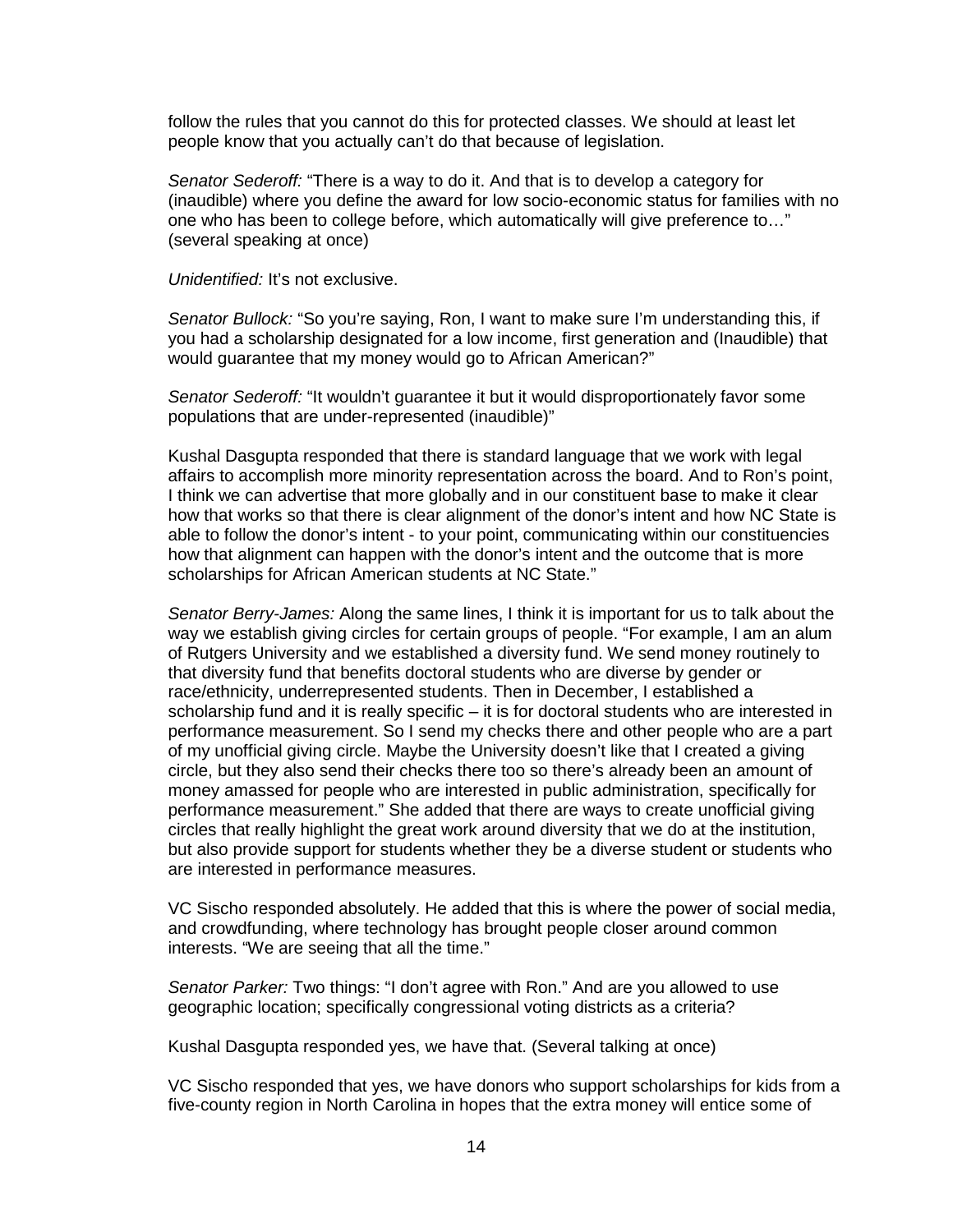those folks to come to NC State. We see that all the time. He added, "The challenge we run into is that if you pick Bertie County as the geographic region, we may have a year or more where we don't have a student coming from Bertie County who meets your other preferences."

*Senator Fath*: I also disagree with Ron. I think we need to be careful about how we describe who is first generation and low socio-economic class, because where I grew up, people would look like me, not Karen. I don't think there was any ill-intent but I think we all need to think about how we're saying things sometimes.

#### *Senator Sederoff:* "I agree."

Erin Delehanty continued the presentation by reviewing information about associated fundraising entities. All of these entities, she stated, has separate governing boards, their own development office, partner with Central Development, and the University Treasurer serves as Treasurer for each Foundation. Additionally, these are all separately incorporated non-profit legal entities, IRS 501(c)3 classification, each with separate bylaws. She listed the following: North Carolina State University Foundation, Inc.; The Endowment Fund of NC State University; NC State Alumni Association; The North Carolina Agricultural Foundation Inc.; NC State Engineering Foundation, Inc.; North Carolina State University College of Sciences Foundation, Inc.; NC State Natural Resources Foundation, Inc.; North Carolina Tobacco Foundation, Inc.; North Carolina Textile Foundation, Inc.; NCSU Student Aid Association, Inc.; North Carolina Veterinary Medical Foundation, Inc.; NC State Investment Fund, Inc.

VC Sischo continued by stating that we have 12 entities and while this is complex, it could be even more complex. Ms. Delehanty added that when we are reporting things like our total endowment, total gift raising, etc., we roll all of these entities into one number. "So when you see that \$1.2 billion endowment, it is all of these entities combined." Kushal Dasgupta continued the presentation by providing information regarding the process of interacting with a donor and how the process works from start to finish.

Regarding the tax bill impact on NC State, Mr. Dasgupta made the following points:

● Retains 7 tax brackets but lowers top individual rate, doubling Standard **Deduction** 

*Possible Impact: If the tax deduction is an incentive to make the gift, then the standard deduction may work against us. But there may be more cash available on hand to give. So we are not sure where we will end up with this one, but that is the implication*.

● Increase in AGI Limitations for Cash Gifts - Allows taxpayers to deduct cash contributed to public charities like colleges, universities and independent schools up to 60 % of his or her Adjusted Gross Income per tax year, up from 50 % under current law.

*Possible Impact: There should be more available in the AGI limitations for folks who want to give cash gifts.*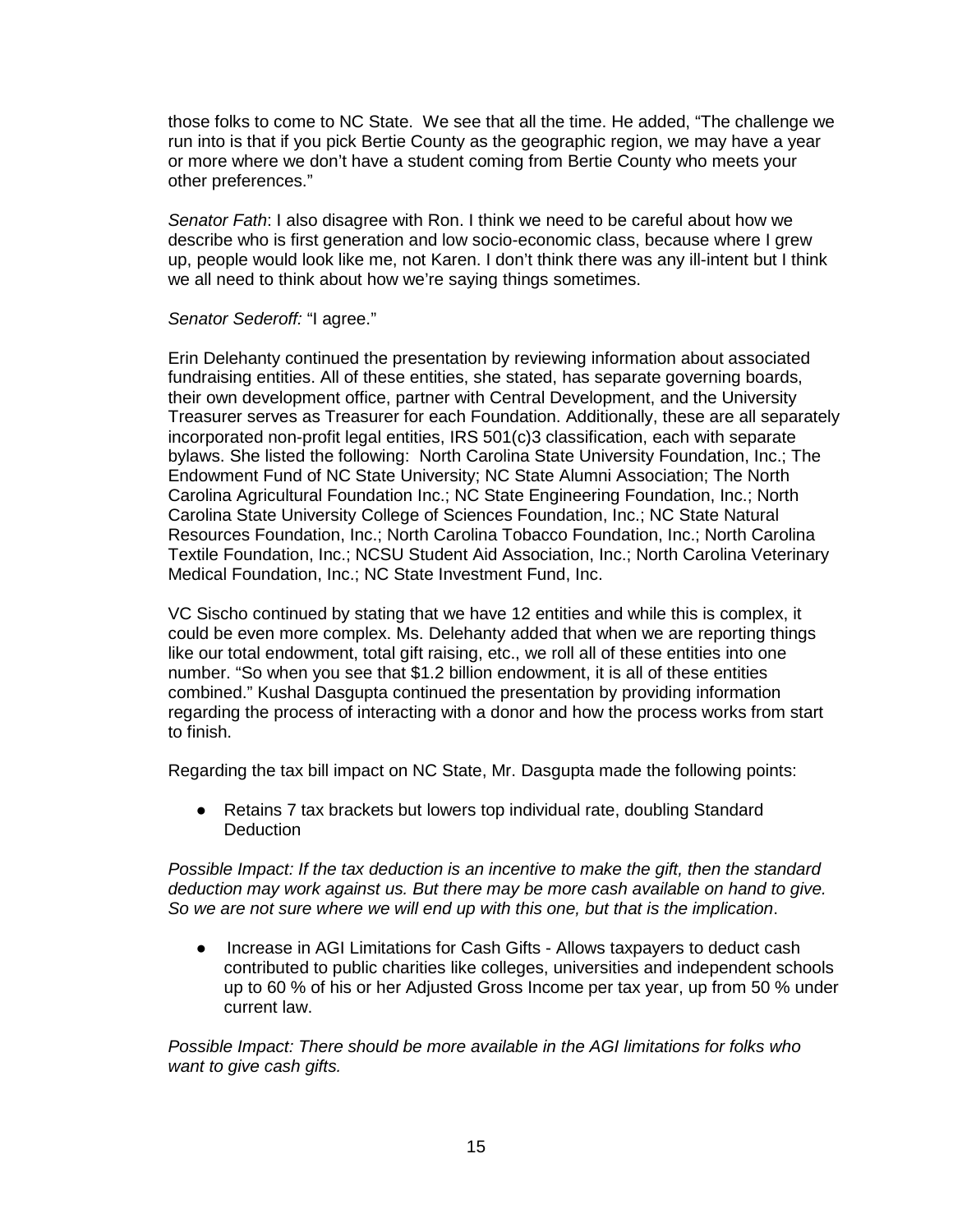● Repeal of the Pease Limitation - Repeals the overall limitation on itemized deductions (Pease limitation).

*Possible Impact: There was a limitation on the number of itemized deductions you can take – this is now gone and it makes it a little easier for folks who are doing itemized deductions to give*

● Repeal of College Athletic Seating Deduction - Repeals the special rule that allows taxpayers to deduct 80 percent of a charitable gift made for the right to purchase tickets for college and university athletic events.

*Possible Impact: This is the item that we have seen the most activity on. No longer gifts made to purchase tickets will be deducted at 80% as they used to be. We saw a lot of activity in December in folks giving us ten years' worth of seating rights. This has been the one we've seen the most activity on. A lot of colleges and universities are looking at this closely and there is some restructuring going on in how we try to market these. They were not 100% deductible initially. With this most recent change, there is no deductibility allowed anymore.*

● Estate Tax: Preserves, but Doubles Exemption Level - Exemption level doubled to \$10 million, indexed for inflation.

#### *Possible Impact: The exemption is now \$10 million. The prediction is that it will allow more high-end gifts.*

*Senator Bullock:* I am in the department of social work and historically we haven't gotten a lot of donations and contributions and scholarships, but of late there has been an update. We had a donor who wanted to specifically give to Asian students, so as you said, the office worked with them around "you can't give to an Asian student but here are some ways you can increase the likelihood that the students will be Asian." Language is not protected, so this can be used. But once your office has helped the individual to dictate what they want, they really still think they can get an Asian student. It is just interesting because this is vague but since we are seeing an uptick since November, we have gotten two additional scholarships where the donor intended them for Asian students. As much as the University can make this clear, it should do so. There is a lot of confusion about the protected classes that isn't just listed anywhere out there.

*Senator Huffman:* On your total giving, what fraction of that is Athletic vs. Academic? Is there a trend?

VC Sischo responded that only about 10% of what is booked each year in gifts and commitments is to Wolfpack Club/Athletics. People think it's a lot more than that. I don't have a complete list. So about \$20 million is coming through the Wolfpack Club and most of that is for student-athlete scholarships.

Kushal Dasgupta clarified that we work very closely with the Office of General Counsel. He will contact Senator Bullock regarding those discussions where there was specific language that was written in the gift agreement. It will be helpful to understand how the other side of that works.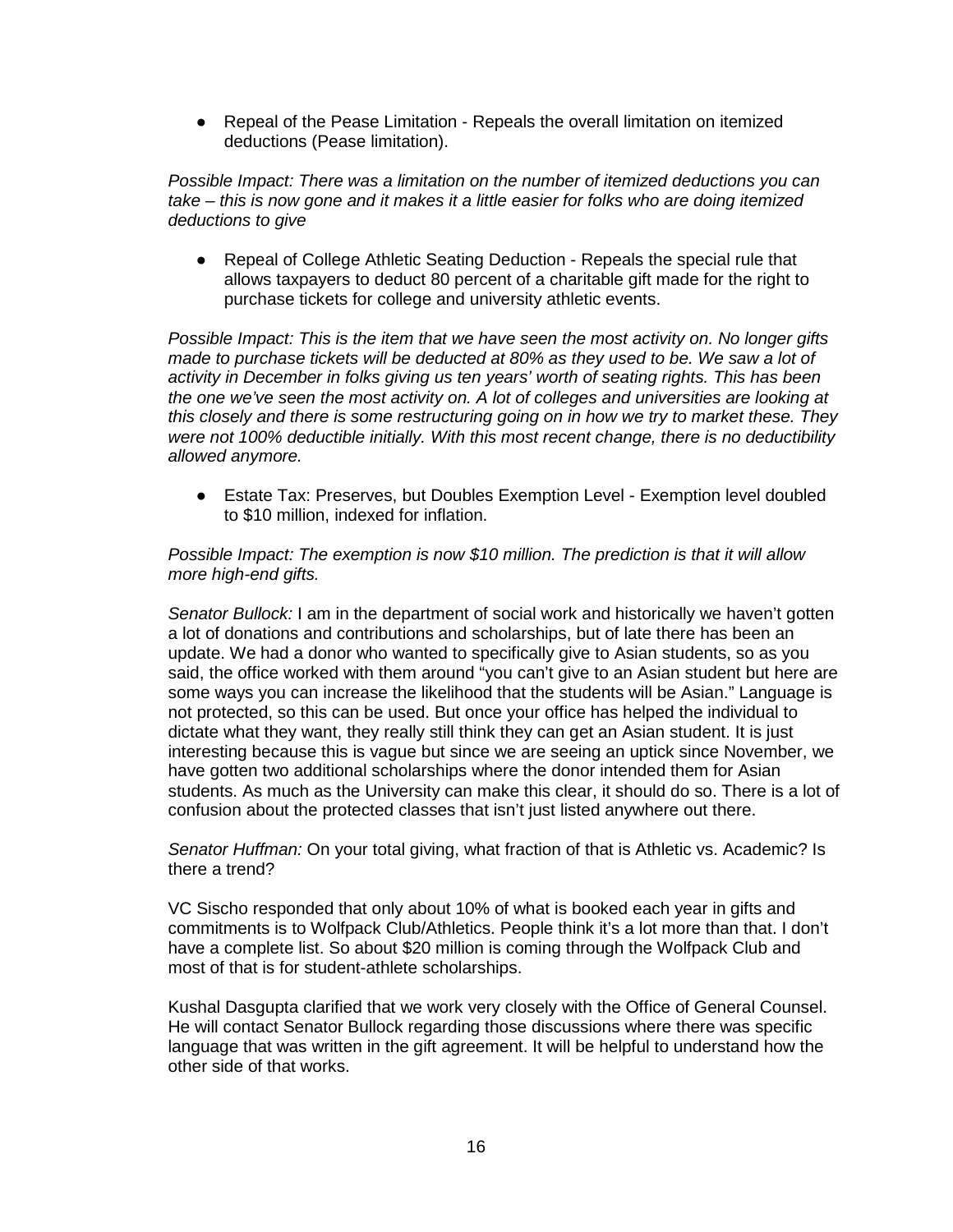*Senator Pearce:* When the Chancellor talked a little about this, he was worried that NC State gets a fair number of contributions that are not from the 95%, and this deduction just increases the cost of giving. Do we suggest to people that they give every three years and take advantage and then itemize every two or three years?

Kushal Dasgupta responded that in University Advancement and in other non-profits, we have begun to look at donor advised funds, which would accomplish the structure of giving in chunks that can then be spread out. We are trying to expand our offerings to include donor advised funds – maybe one that is NC State-branded, which is a conversation that is ongoing. He added that at the high level, 75% of our donors never take the deduction that they get from their gifts, so that is the other staggering number. "At the very high level, where 3% of our donors are making 97% of the gifts, the tax deduction is not necessarily the motivation."

*Senator Pearce:* I know it may not be the motivation, but they're just tossing that money away. (Several speaking at once)

Kushal Dasgupta responded that he was surprised. He added that at different giving levels, the tax changes may have a different impact at the \$1 million plus level than at the donor levels where they're giving between \$1000 and \$5000.

VC Sischo added that his concern is that the raising of the standard deduction will impact that low level donor – the \$500-\$1000 donor – because there is now no incentive from a tax perspective. We have seen University-wide and nationwide, a 39% decrease in the number of annual donors over the last 15 years – fewer donors because of competition. The pie is just getting saturated. "I worry that trend will become even more steep in a downward way. The issue is not today, it's down the way."

*Senator Parker:* Those people who still donate that \$500-\$1000 and they don't get tax benefits, that really separates the people who are donating for tax purposes and those who are donating for other reasons. I would view that as a fair price to pay for that distinction.

VC Sischo agreed and said this is the other side of the argument. "We know that the tax deduction tends to be about number five or six or lower on the reasons why people give, so I think if we can continue to make a strong case for giving to NC State, the tax deduction isn't going to deter those people who want to make an impact." He added that it is just too early to tell how this will pay out.

*Senator Bykova:* What fraction of money goes into the construction of new buildings?

VC Sischo responded that the goal that was established at the beginning in the pitch made to the Legislature and one big reason why we got two projects in the bond referendum was the idea that we would raise half the money. "What we are finding is that it is a challenge because we do not have a history here of raising gifts for bricks and mortar at that kind of scale." Part of what we hear when we talk to some donors is "Hey, that's not my responsibility – the state pays for those." Well they are in part – 50%. In the case of the Engineering Oval, the fundraising goal for that ended up being \$60 million and we are working hard everyday with the College of Engineering to try and accomplish that. We have some time and we are honestly making some very pleasantly surprising progress.